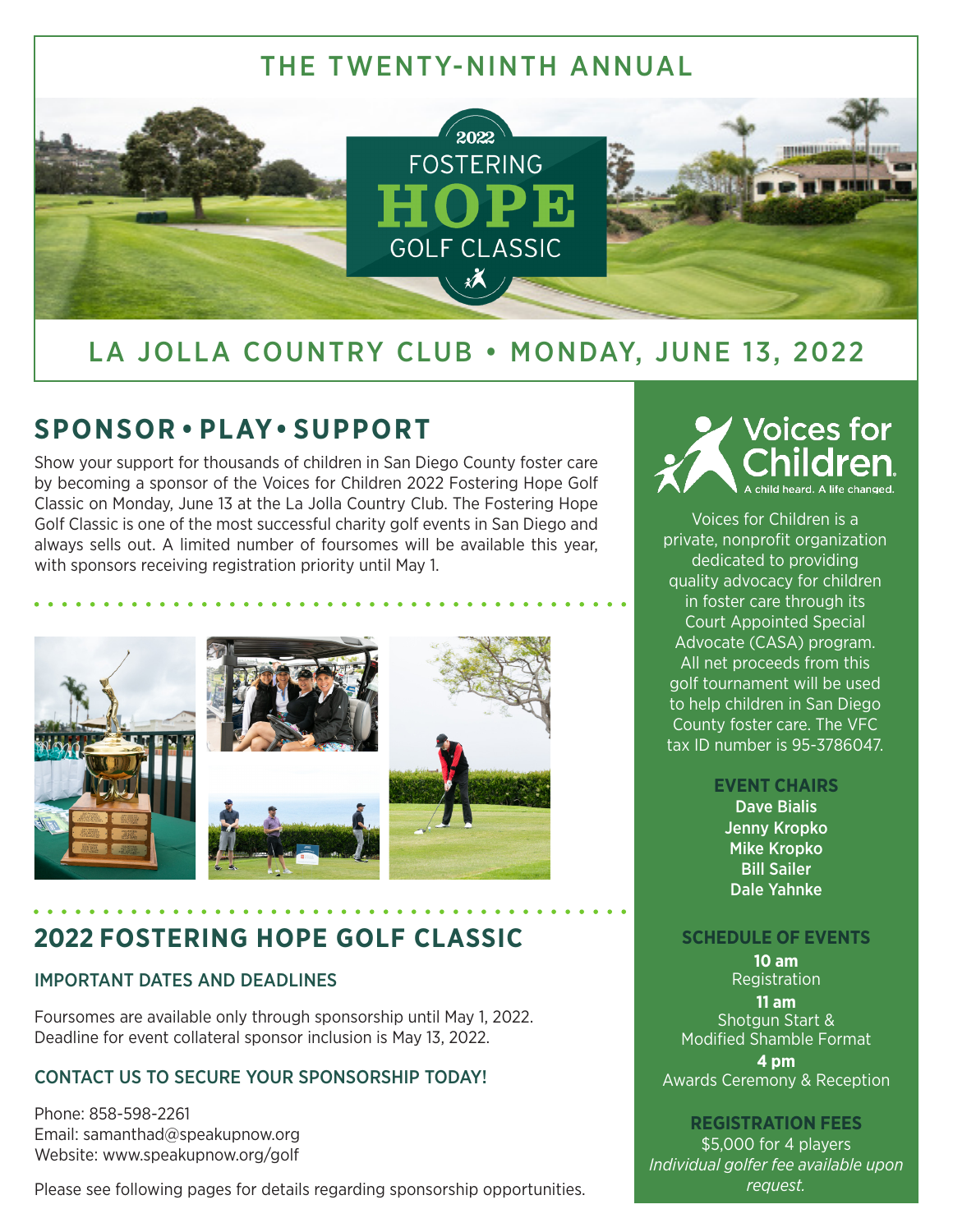

# **Help local foster youth succeed**

Learn more at www.speakupnow.org



# Sponsorship Opportunities

## \$25,000 Presenting Sponsor

*A \$25,000 investment in Voices for Children's mission will provide 10 CASAs for a year who, in turn, will support at least 10 children or sibling sets who enter foster care due to abuse, neglect, or abandonment.*

- Partner name used synonymously with signature event title "Fostering Hope Golf Classic benefiting Voices for Children presented by…"
- Golf Tournament registration for 20 players/5 teams of 4
- High level visibility and exposure to 200 of San Diego's most prominent business leaders, community leadership and organization donors
- Logo recognition in all event materials including: print media, email blasts, event website, electronic communications, social media
- Double-page, side-by-side, color advertisement in event program
- Verbal recognition during pre-tournament welcome and posttournament award ceremony
- Signage on two holes chosen by Presenting Sponsor

The fair market value of this sponsorship is \$5,000

## \$15,000 Gold Sponsor

*A \$15,000 investment in Voices for Children's mission will provide 6 CASAs for a year who, in turn, will support at least 6 children or sibling sets who enter foster care due to abuse, neglect, or abandonment.*

- Golf Tournament registration for 12 players/3 teams of 4
- High level visibility and exposure to 200 of San Diego's most prominent business leaders, community leadership and organization donors
- Logo recognition in all event materials including: print media, email blasts, event website, electronic communications, social media
- Full-page, color advertisement in event program
- Verbal recognition during pre-tournament welcome and posttournament award ceremony
- Signage on one hole chosen by Gold Sponsor

The fair market value of this sponsorship is \$3,000

## \$10,000 Silver Sponsor

*A \$10,000 investment in Voices for Children's mission will provide 4 CASAs for a year who, in turn, will support at least 4 children or sibling sets who enter foster care due to abuse, neglect, or abandonment.*

- Golf Tournament registration for 8 players/2 teams of 4
- High level visibility and exposure to 200 of San Diego's most prominent business leaders, community leadership and organization donors
- Logo recognition in all event materials including: print media, email blasts, event website, electronic communications, social media
- Half-page, color advertisement in event program
- Verbal recognition during pre-tournament welcome and posttournament award ceremony
- Signage on one holes chosen by Silver Sponsor

The fair market value of this sponsorship is \$2,000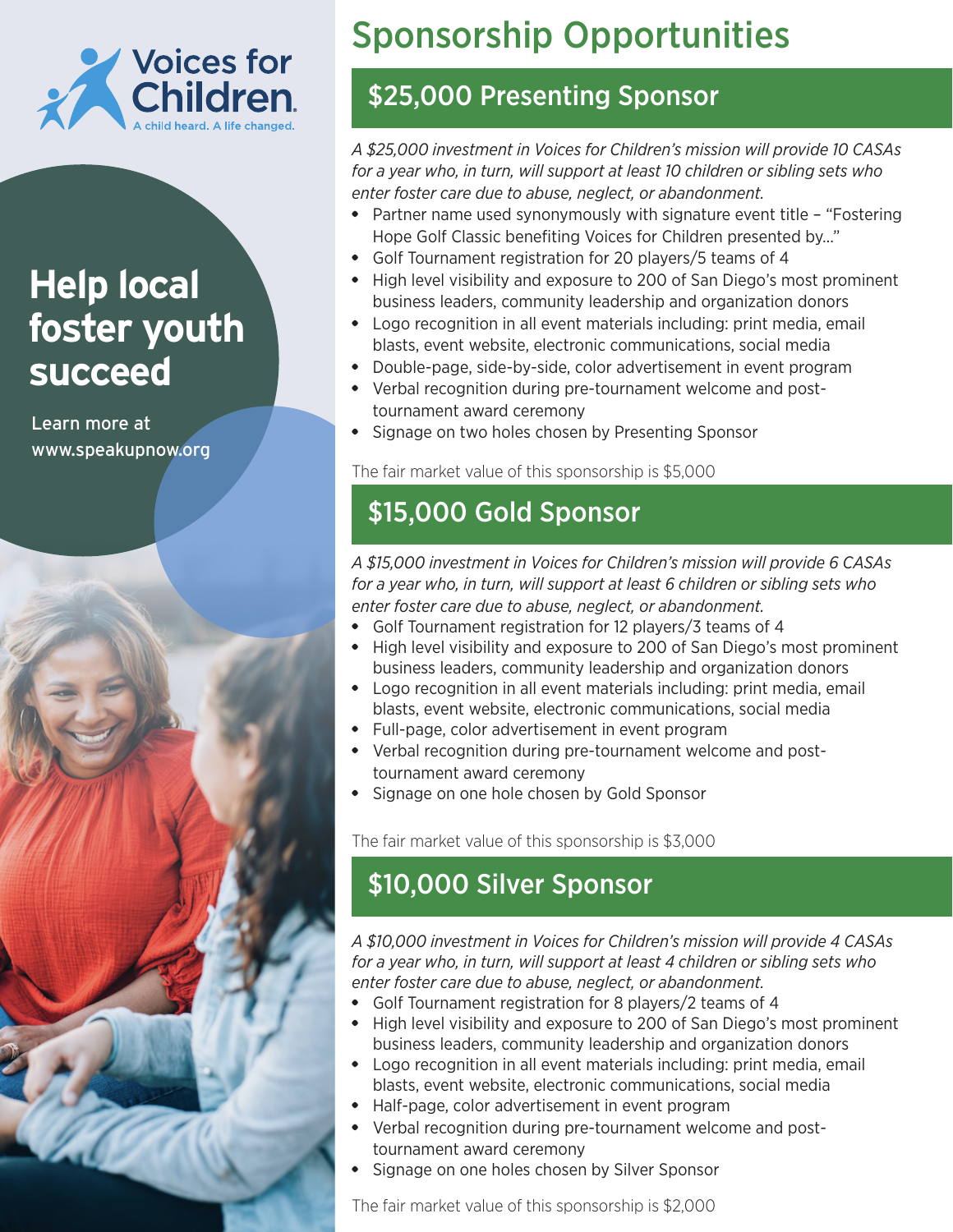

# **Speak up for a foster child**

Learn more at www.speakupnow.org



## \$5,000 Eagle Sponsor

*A \$5,000 investment in Voices for Children's mission will provide 2 CASAs for a year who, in turn, will support at least 2 children or sibling sets who enter foster care due to abuse, neglect, or abandonment.*

- Golf Tournament registration for 4 players/1 team of 4
- High level visibility and exposure to 200 of San Diego's most prominent business leaders, community leadership and organization donors
- Logo recognition in all event materials including: print media, email blasts, event website, electronic communications, social media
- Quarter-page, color advertisement in event program
- Verbal recognition during post-tournament award ceremony
- Co-branded water bottles with VFC and Eagle Sponsors provided to players throughout tournament.

The fair market value of this sponsorship is \$1,000

# Event Naming and Underwriting Opportunities

### \$2,500 Fund-A-CASA Hole Sponsor

*A \$2,500 investment in Voices for Children's mission will provide 1 CASAs for a year who, in turn, will support at least 1 children or sibling sets who enter foster care due to abuse, neglect, or abandonment.*

• Sole recognition as individual hole sponsor, including premier signage at hole – hole to be determined by VFC.

- Golf tournament registration for 2 individual players
- High level visibility and exposure to 200 of San Diego's most prominent business leaders, community leadership and organization donors
- Name recognition in event program

The fair market value of this sponsorship is \$500

### \$2,500 Tee Gift Sponsor

*A \$2,500 investment in Voices for Children's mission will provide 1 CASAs for a year who, in turn, will support at least 1 children or sibling sets who enter foster care due to abuse, neglect, or abandonment.*

- Logo recognition on custom tag attached to each Tee Gift
- Golf tournament registration for 2 individual players
- High level visibility and exposure to 200 of San Diego's most prominent
- business leaders, community leadership and organization donors
- Name recognition in event program

The fair market value of this sponsorship is \$500